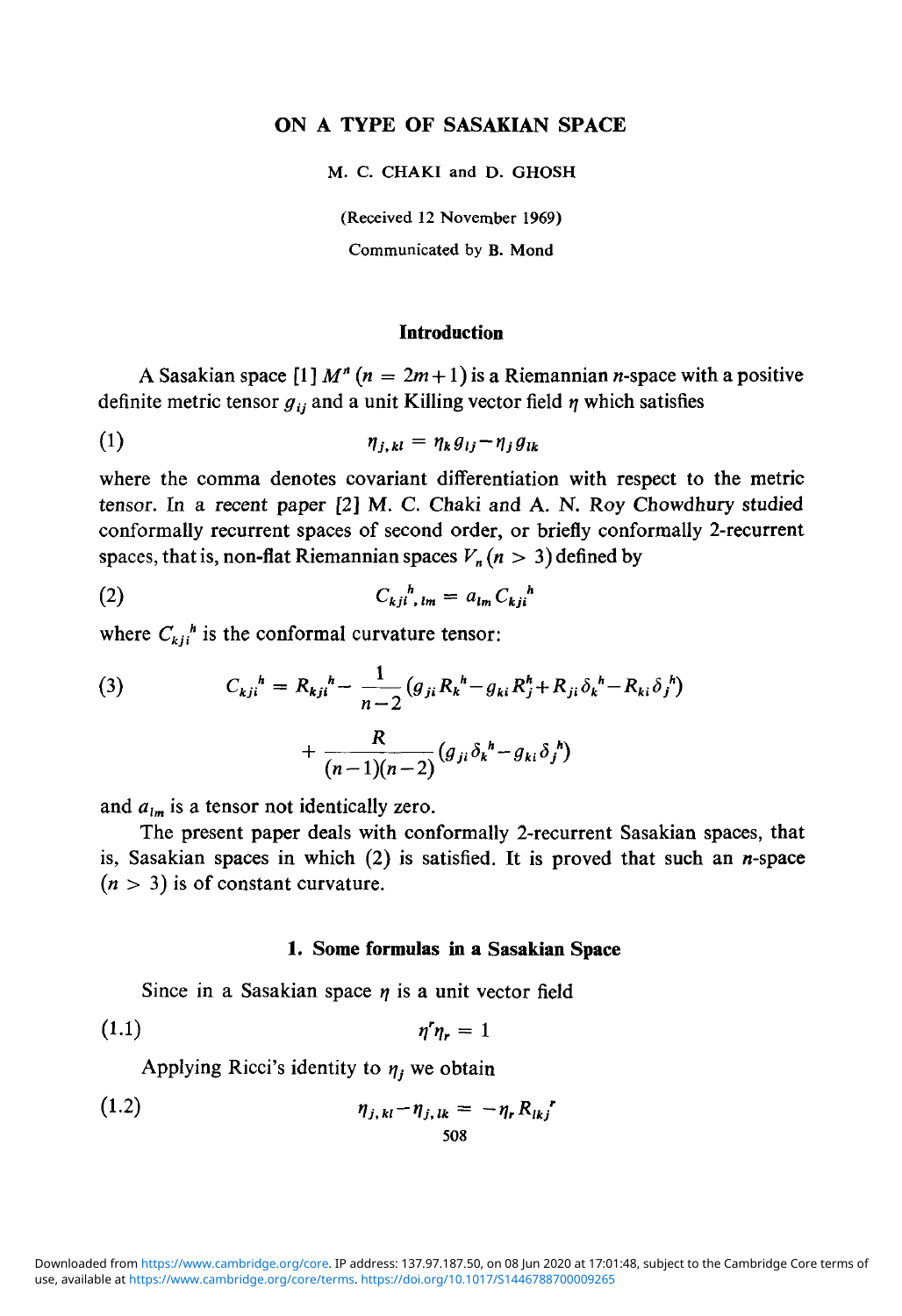where  $R_{ki}^{h}$  is the Riemannian curvature tensor:

$$
R_{kji}^{\ h} = \frac{\partial}{\partial x^k} \begin{Bmatrix} h \\ ji \end{Bmatrix} - \frac{\partial}{\partial x^j} \begin{Bmatrix} h \\ ki \end{Bmatrix} + \begin{Bmatrix} h \\ kr \end{Bmatrix} \begin{Bmatrix} r \\ ji \end{Bmatrix} - \begin{Bmatrix} h \\ jr \end{Bmatrix} \begin{Bmatrix} r \\ ki \end{Bmatrix}
$$

Using  $(1)$  we can express  $(1.2)$  as

$$
\eta_r R_{lkj}^{\qquad r} = \eta_l g_{jk} - \eta_k g_{jl}
$$

Contracting (1.3) with  $g^{jl}$  we have

$$
\eta_r R_k^{\ r} = (n-1)\eta_k
$$

Thus in a Sasakian space the formulas (1.1), (1.3) and (1.4) hold.

### **2. Conformally 2-recurrent Sasakian space**

Let us suppose that a Sasakian space is conformally 2-recurrent. If possible, let a conformally 2-recurrent Sasakian space be not conformally flat. It has been proved in theorem 1 of [2] that if a conformally 2-recurrent space with positive definite metric is not conformally flat, then its tensor of recurrence  $a_{lm}$  is symmetric. Hence if a conformally 2-recurrent Sasakian space be not conformally flat, then

(2.1) 
$$
C_{kji^k,lm} - C_{kji^l,m} = 0
$$

Applying Ricci's identity to the left-hand side of (2.1) we get

$$
C_{kji}{}^{r} R_{mlr}{}^{h} - C_{kjr}{}^{h} R_{mli}{}^{r} - C_{kri}{}^{h} R_{mlj}{}^{r} - C_{rji}{}^{h} R_{mlk}{}^{r} = 0
$$

Transvecting this with  $\eta_h\eta^m$  and using (1.1) and (1.3) we have

(2.2) 
$$
C_{kjil} - \eta_r \eta_l C_{kji}^{\ \ r} + \eta_r \eta_i C_{kji}^{\ \ r} + \eta_j \eta_r C_{kli}^{\ \ r} + \eta_r \eta_k C_{lji}^{\ \ r} + g_{lj} \eta^r \eta_s C_{rki}^{\ \ s} - g_{lk} \eta^r \eta_s C_{rji}^{\ \ s} = 0
$$

Contracting this with  $g^{lj}$  we get

$$
\eta^r \eta_s C_{rki}^s = 0
$$

Substituting this value in (2.2) we have

(2.4) 
$$
C_{kjil} - \eta_r \eta_l C_{kji}^{\ \ \ \ \tau} + \eta_r \eta_i C_{kji}^{\ \ \ \ r} + \eta_j \eta_r C_{kli}^{\ \ \ \ \ \tau} + \eta_k \eta_r C_{lji}^{\ \ \ \ r} = 0
$$

Now,

$$
(2.5) \tC_{kj}r_{n} = \frac{1}{n-2}\left\{\left(\frac{R}{n-1}-1\right)n_{k}g_{ji} - \eta_{j}g_{ki}\right) - \left(n_{k}R_{ji} - \eta_{j}R_{ki}\right)\right\}
$$

Using  $(2.5)$  we can express  $(2.4)$  as

use, available at <https://www.cambridge.org/core/terms>.<https://doi.org/10.1017/S1446788700009265> Downloaded from [https://www.cambridge.org/core.](https://www.cambridge.org/core) IP address: 137.97.187.50, on 08 Jun 2020 at 17:01:48, subject to the Cambridge Core terms of